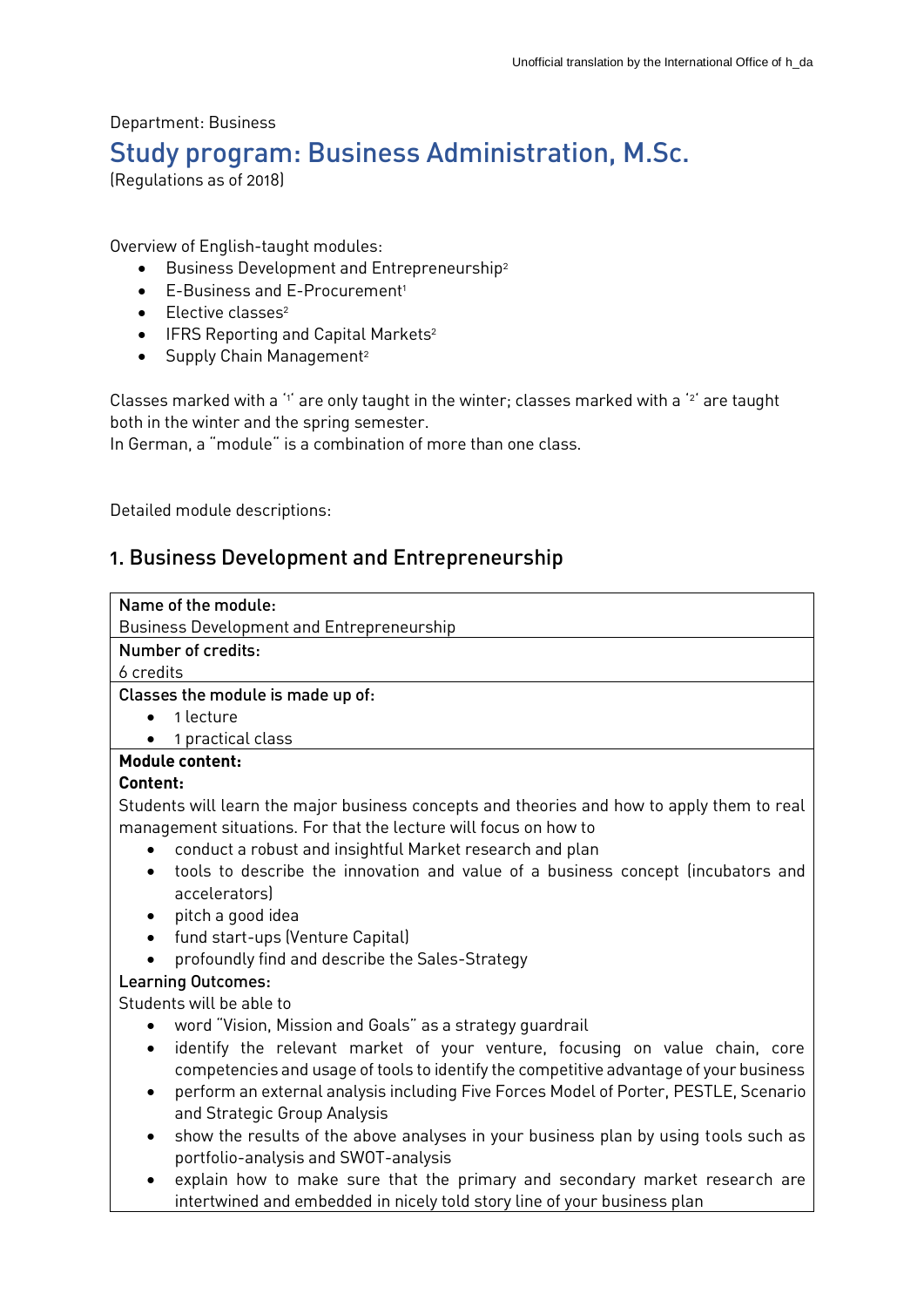- explain how financial backers such as Private Equity and other financial situations evaluate business plans and what they focus on
- pitch the start-up-idea, that means to demonstrate orally and in writing their comprehension in the soulution of case studies and also be able to analyse new start up cases as to probability of successful backing by C-level management/investment committees

#### Literature:

- Friend/Zehle: The Economist Guide to Business Planning
- Abrams: Successful Business Plan: Secrets & Strategies
- Wilhelms/Li: For Managers and Entrepreneurs: Strategic Management
- Rothaermel: Strategic Management: Concepts
- Fink/Vogelsang/Baumann: Existenzgründung und Businessplan Ein Leitfaden für erfolgreiche Start-ups
- Dorf/Blank: Handbuch für Start-ups

#### Final exam(s) and/or assignment(s):

- Research paper
- Additional forms of assessment possible (e.g. by means of a presentation and/or a final exam)

The exact type of assessment will be announced at the start of the module.

#### Duration:

#### 1 semester

#### Hours per week:

4

## 2. Digital Finance

| Name of the module:                                                                                   |
|-------------------------------------------------------------------------------------------------------|
| Digital Finance                                                                                       |
| Number of credits:                                                                                    |
| 5 credits                                                                                             |
| Classes the module is made up of:                                                                     |
| 1 lecture<br>$\bullet$                                                                                |
| 1 practical class                                                                                     |
| Module content:                                                                                       |
| Content:                                                                                              |
| Current developments in capital markets and financial services: equity markets,                       |
| bond markets, credits, structured products, financial derivatives, private equity, asset<br>$\bullet$ |
| management,                                                                                           |
| Credit insurance, etc.<br>$\bullet$                                                                   |
| Introduction to capital market theories<br>٠                                                          |
| Developments in digital finance and capital markets, e.g.                                             |
| Corporate finance: crowdinvesting/crowdfunding/equity-based funding/private equity/ IPOs based on     |
| Web 2.0 auction principle, P2P lending for companies, funding via stock exchanges with the help of    |
| fintechs<br>Management of working capital (e.g. sale of receivables, structured products, etc.)       |
| Securities transactions                                                                               |
| Data management (e.g. Big Data, forecasting).                                                         |

- Regtech
- Distributed ledger technologies
- Collaborations between banks and fintechs in selected aspects of the financial services sector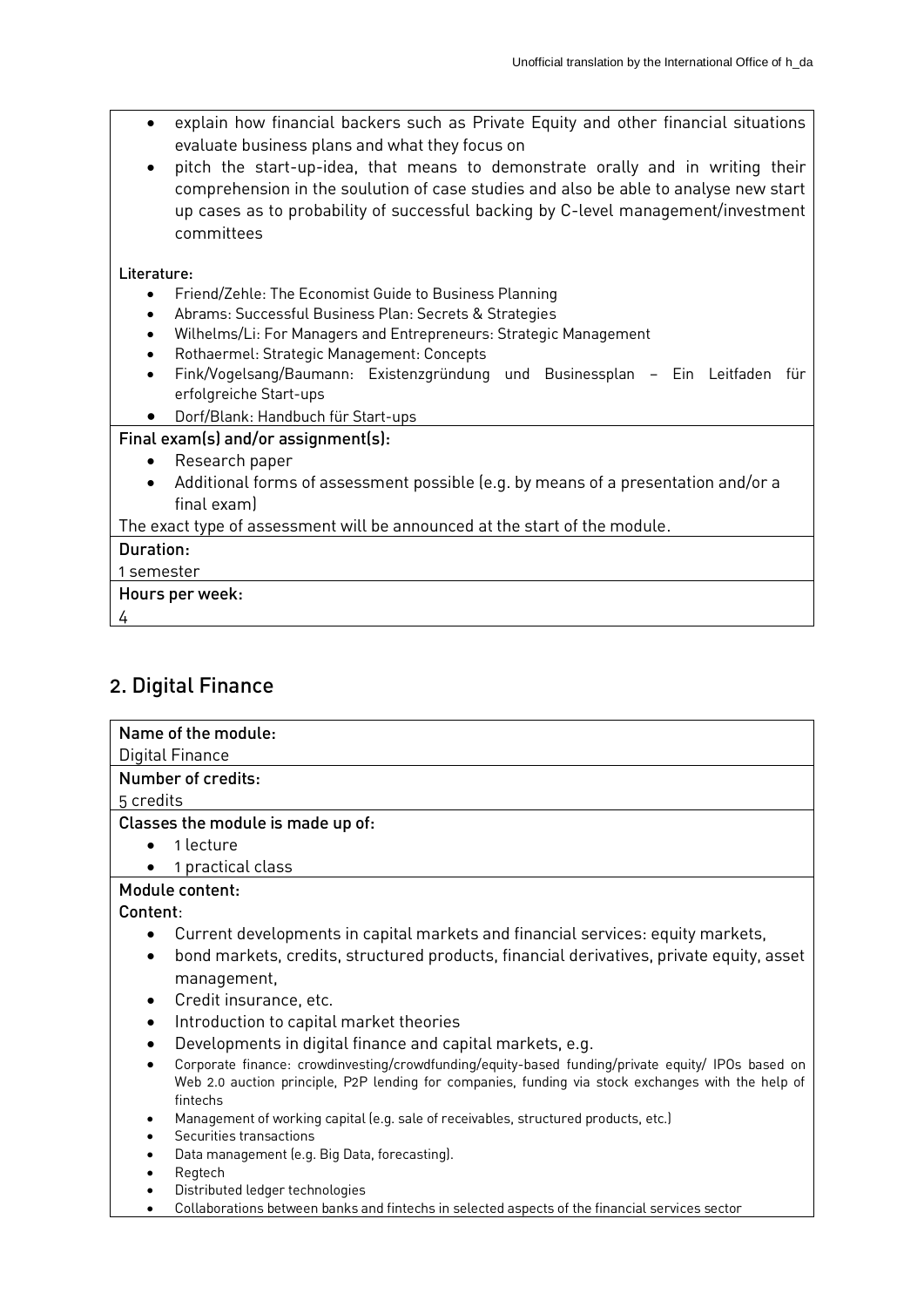- Risk management (e.g., through the use of financial derivatives).
- Monetary policy in times of digitalization
- International financial management
- Examples of financial econometrics
- Current developments

#### Learning Outcomes:

- Knowledge of major capital market theories and related issues
- Ability to solve relevant case studies independently (capital market theories, currency rates, online currencies, financial derivatives, structured products, new product development, impact of digitalization, etc.).
- Application of theoretical basics for the solution and processing of current, practical issues in the financial services and controlling
- Understanding of current scientific discussions regarding developments in capital markets, currencies, international trade relations, online currencies, financial derivatives, structured products, Digital Finance, etc.
- Knowledge of financial management instruments and critical evaluation of their possible applications
- Knowledge of mathematical principles and possible applications of modern products in corporate management, in portfolio and risk management, controlling, financial management, etc.
- Ability to react competently to current regulatory issues
- Ability to evaluate and implement new technologies (distributed ledger, etc.) for their use in corporate management, controlling, financial management and to be able to implement them
- Dealing with large amounts of data
- Application of selected statistical methods to current issues and handling of software
- identify complex issues of portfolio and risk management in corporate management and to independently assess practical issues and identify procedures for dealing with them, identify and apply them
- implement methods of modern financial management in order to achieve the company's goals, implement and monitor them
- classify current issues and to propose and implement practical solutions
- present facts and research results in accordance with industry standards

## Final exam(s) and/or assignment(s):

- Regular attendance (75%)
- Active participation
- Submission of Texts and homework to be completed at home
- A presentation
- Written exam during the semester and at the end of the semester
- Additional forms of assessment are possible

The exact type of assessment will be announced at the beginning of the module.

## Duration:

## 1 semester

## Hours per week:

4

## 3. E-Business and E-Procurement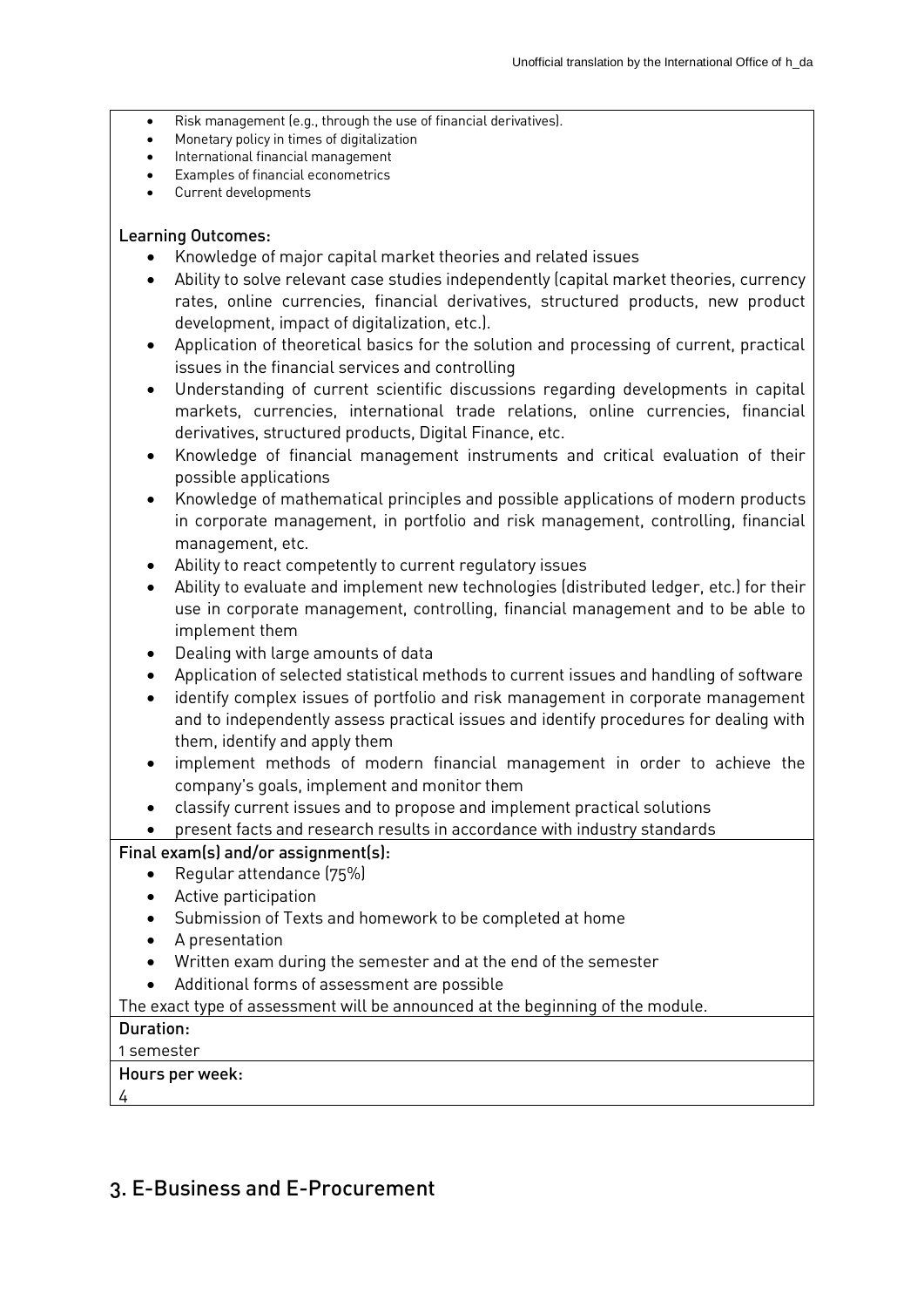## Name of the module:

E-Business and E-Procurement

## Number of credits:

6 credits

## Classes the module is made up of:

1 seminar

## Module content:

## Content:

Students will learn the major E-Business and E-Procurement concepts and theories and how to apply them

in practice. To reach that goal the lecture will contain the following topics:

- Defining Management and Marketing for the 21st Century.
- Discussion of fundamental theoretical principles of the New Economy
- Introduction of the empirical laws of a networked economy
- To systematize the fundamentals of emerging sell- and buy-side E-Commerce technologies and applications.
- Introduce the infrastructural components for successfully implementing E-Business and E-Procurement systems
- Verify how management decisions are impacted by new technologies.
- Analyze the use of the Internet and wireless technologies in management, marketing and buying decisions.
- Discuss how companies can both attract and retain customers as well as suppliers.
- Show how companies can improve customer, supplier and company profitability.

## Learning Outcomes:

This course examines the general nature of the emergence of progressive e-business and eprocurement technologies. The student will explore the major concepts and tools of the new economy used by small, midsize and multinational corporations. Especially new e-business models, content management systems, EShops, E-Marketplaces, E-Auctions and customer as well as supplier relationship management concepts will be discussed. The student learning outcomes are:

- Be able to explain and apply the concepts associated with the analysis, design, and implementation of E-Business information technology systems.
- Learn how to plan and control the activities associated with an implementation of E-Business systems.
- Know about the associated cost of information system investments.
- Develop skills to work together with other students in a team to plan, prepare and present case studies in class.
- Be able to transfer the acquired knowledge in practical experience.
- Be able to demonstrate orally and in writing their comprehension in the solution of case studies.

Students will acquire knowledge, skills and competencies in the following areas:

- Professional competence: Skills and knowledge that are useful for managing and planning information systems on a strategic as well as on an operational level. They also acquire knowledge that is useful to manage the challenges of the age of the platform economy.
- Methodological competence: Codified set of practices that may be repeatably carried out to produce E-Business and E-Procurement systems and applications which can be used in practice.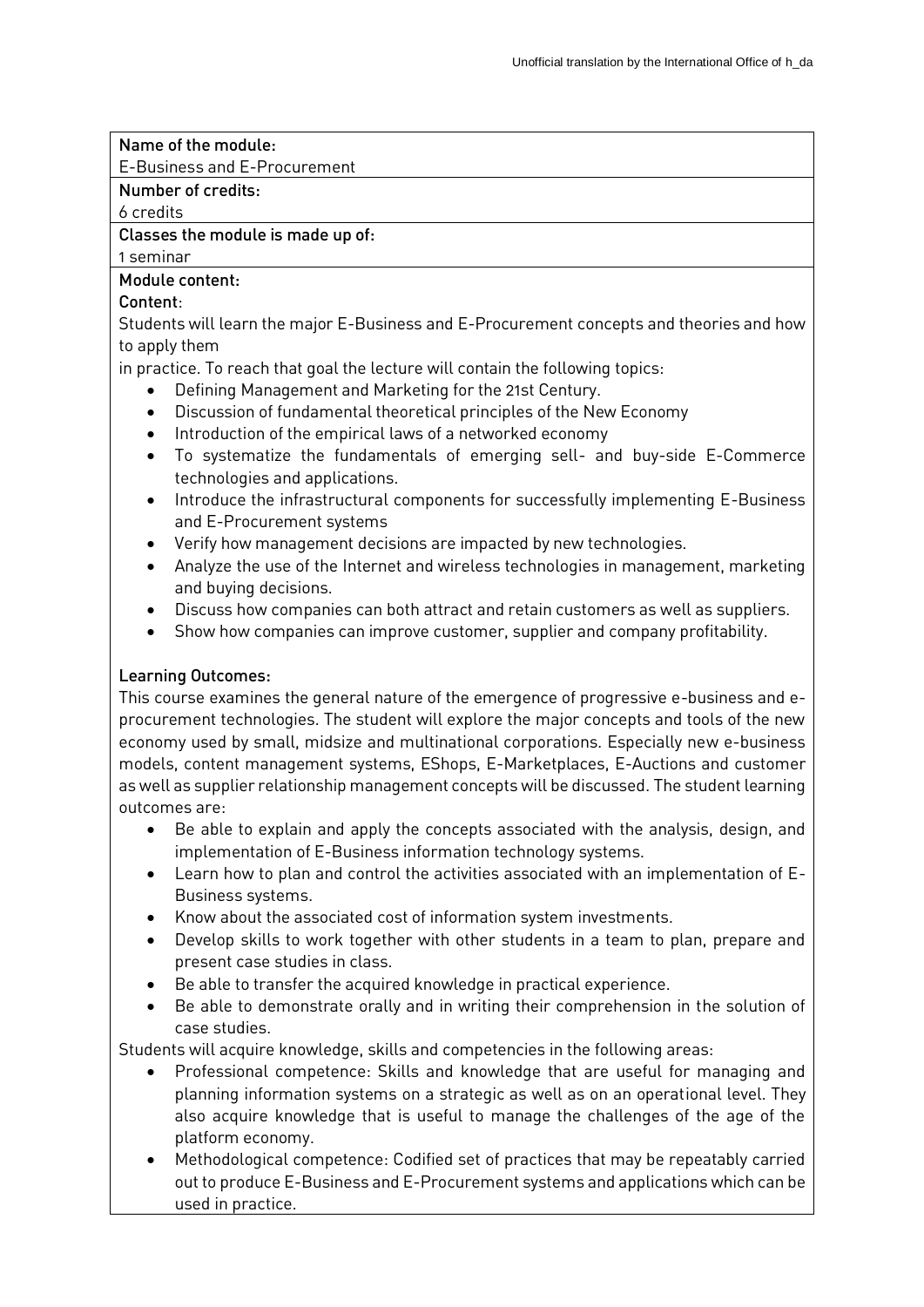Interpersonal skills: For building and working on E-Business and E-Procurement related case studies in teams to enhance the current and future roles as team members and team leaders. The conceptual, technical and interpersonal skills needed to present findings from working on case studies effectively in the business world.

#### Literature:

- Laudon/Laudon: Management Information Systems, Prentice Hall
- Laudon/Traver: E-Commerce: Business, Technology, Society, Addison Wesley Publishing Company
- Robinson/Tapscott/Kalakota: e-Business 2.0: Roadmap for Success
- Afuah/Tucci: Internet Business Models and Strategies: Text and Cases, McGraw-Hill/Irwin
- Neef: e-Procurement: From Strategy to Implementation, Financial Times Prentice Hall
- Chopra/Meindl: Supply Chain Management, Prentice Hall

#### Final exam(s) and/or assignment(s):

- Final exam in written form (60 to 120 minutes)
- Oral examination
- Analysis of two case studies
- Additional assessments (e.g. by means of a final exam) possible

The exact type of assessment will be announced at the start of the module.

#### Duration:

1 semester (only offered in winter semesters)

- Hours per week:
- 4

## 4. Elective modules with varying topics

## Name and content of the module:

Varying names

The modules post online shortly before the start of the semester.

Classes in the past have comprised:

- Business and Tax Law in English in Practice (by means of exercises)
- The Social and Political Dimensions of Accounting
- Entrepreneurship and Social Change: Foundations and Case Studies

## Number of credits:

Typically 5 credits, but changes are possible

## 5. IFRS Reporting and Capital Markets

## Name of the module:

IFRS Reporting and Capital Markets

## Number of credits:

5 credits

## Classes the module is made up of:

- 1 lecture
- 1 practical class
- 1 group work

## Module content:

## Content:

Key element of this module is the analysis of relevant IFRS standards against the background of their informational impact on the capital market. Therefore, we will shortly discuss the